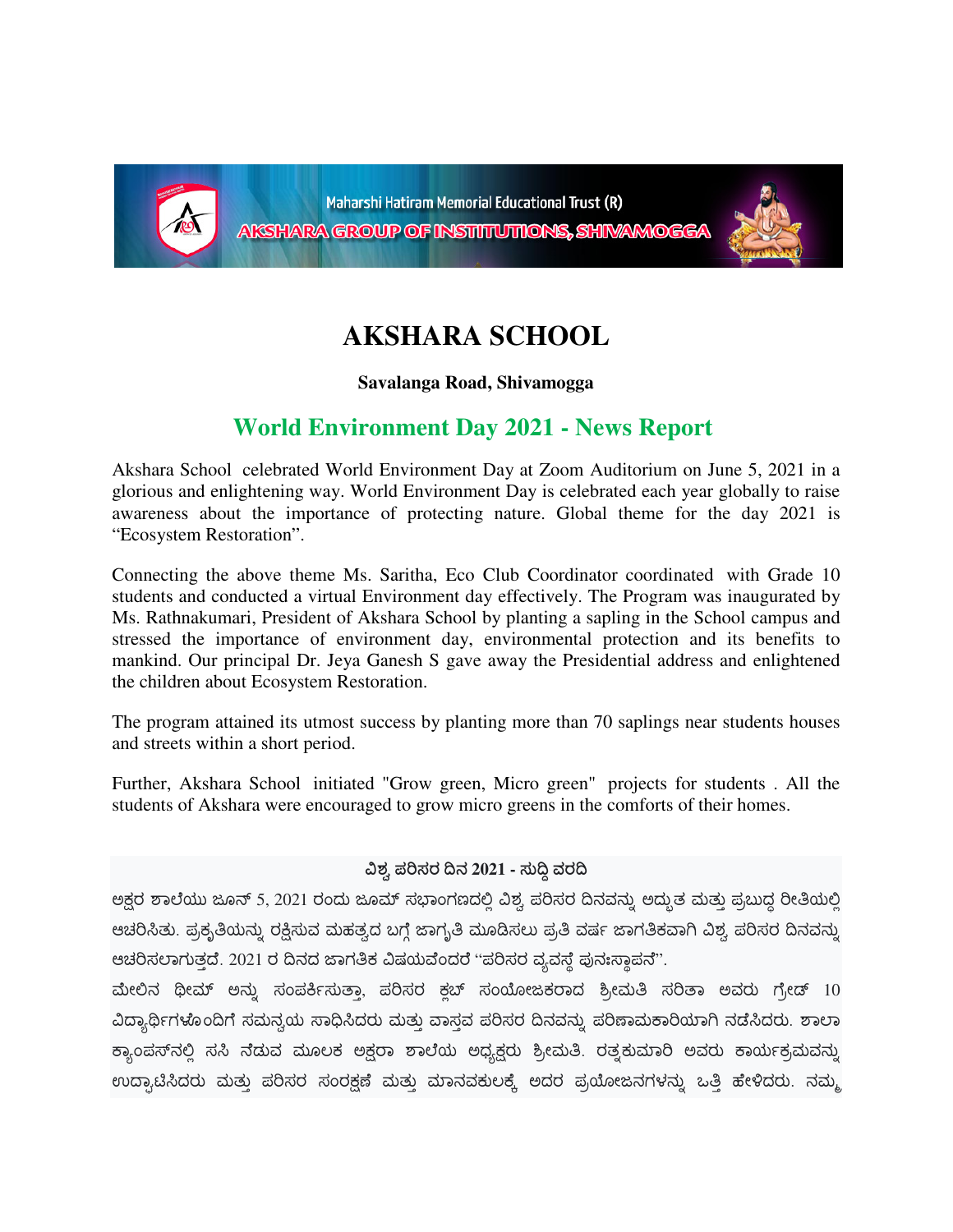ಪ್ರಾಂಶುಪಾಲ ಡಾ.ಜಯ ಗಣೇಶ್ ಎಸ್ ಅವರು ಅಧ್ಯಕ್ಷೀಯ ಭಾಷಣ ಮಾಡಿದರು ಮತ್ತು ಪರಿಸರ ವ್ಯವಸ್ಥೆ ಪುನಃಸ್ಥಾಪನೆ ಬಗ್ಗೆ ಮಕ್ಕಳಿಗೆ ತಿಳಿಸಿದರು.

ಅಲ್ಪಾವಧಿಯಲ್ಲಿಯೇ ವಿದ್ಯಾರ್ಥಿಗಳ ಮನೆ ಮತ್ತು ಬೀದಿಗಳ ಬಳಿ 70 ಕ್ಕೂ ಹೆಚ್ಚು ಸಸಿಗಳನ್ನು ನೆಡುವ ಮೂಲಕ ಕಾರ್ಯಕ್ರಮವು ಅತ್ಯಂತ ಯಶಸ್ಸನ್ನು ಗಳಿಸಿತು.

ಇದಲ್ಲದೆ, ಅಕ್ಷರ ಶಾಲೆ ವಿದ್ಯಾರ್ಥಿಗಳಿಗೆ "ಗ್ರೋ ಗ್ರೀನ್, ಮೈಕ್ರೋ ಗ್ರೀನ್" ಯೋಜನೆಗಳನ್ನು ಪ್ರಾರಂಭಿಸಿತು. ಅಕ್ಷರದ ಎಲ್ಲಾ ವಿದ್ಯಾರ್ಥಿಗಳಿಗೆ ತಮ್ಮ ಮನೆಗಳ ಸೌಕರ್ಯಗಳಲ್ಲಿ ಮೈಕ್ರೊ ಗ್ರೀನ್ಸ್ ಬೆಳೆಯಲು ಉತ್ತೇಜನ ನೀಡಲಾಯಿತು.